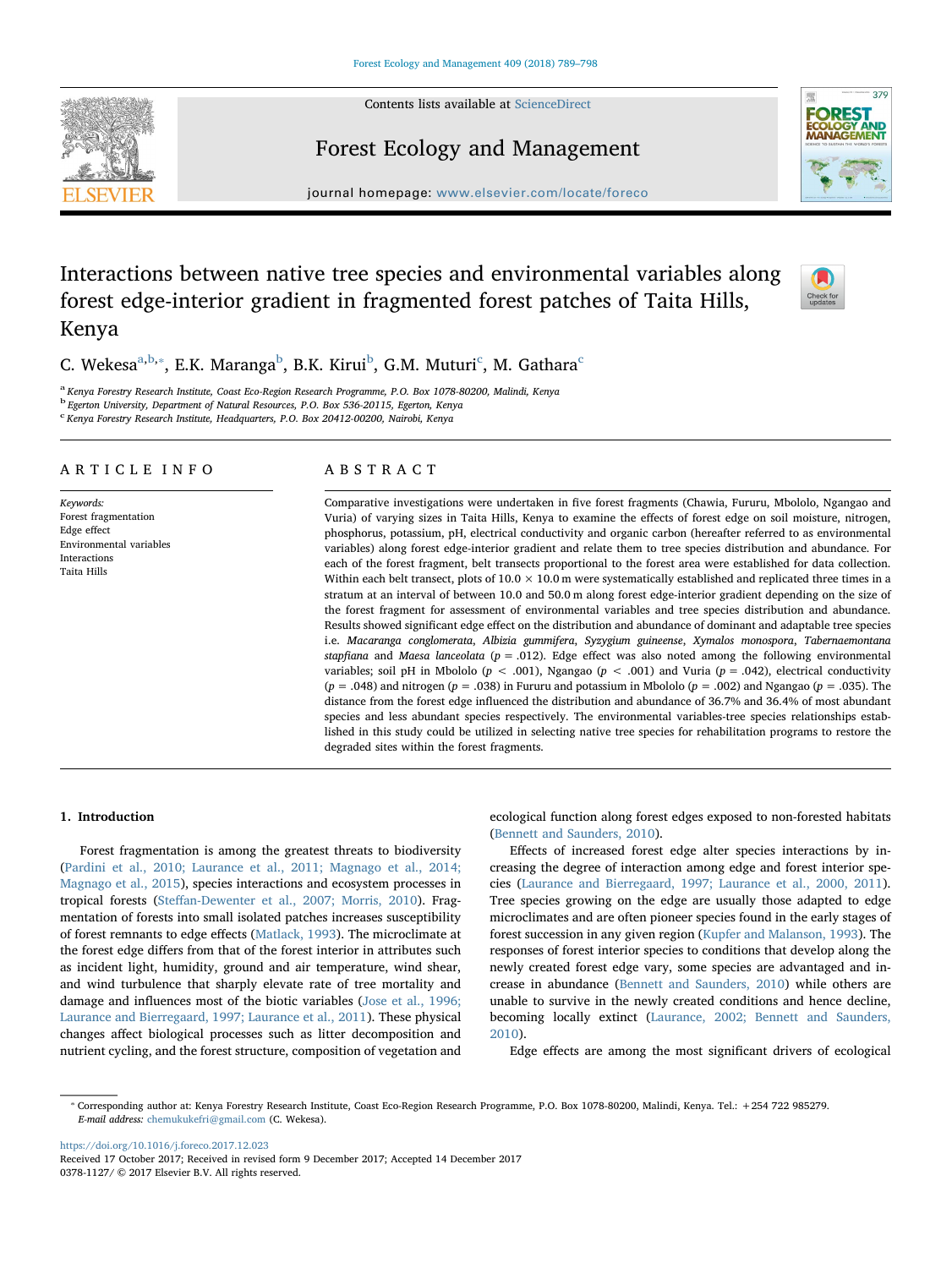<span id="page-1-0"></span>

Fig. 1. A map of Taita Taveta County showing the study sites.

change in small forest fragments ([Laurance et al., 2011\)](#page-9-6) and are responsible for wide ranging changes in community composition of trees ([Laurance et al., 2000, 2006a, 2006b](#page-9-7)) and lianas ([Laurance et al.,](#page-9-8) [2001\)](#page-9-8). Stresses related to edge effects reduce establishment of shadetolerant species in fragmented forests leading to drastic changes in tree species richness and composition along forest edge-interior gradient ([Benítez-Malvido and Martínez-Ramos, 2003; Laurance et al., 2006a,](#page-8-2)

[2006b; Laurance, 2007; Laurance et al., 2011](#page-8-2)). The distance to which different edge effects penetrate into fragments varies widely, ranging from 10 to 300 m ([Jose et al., 1996; Laurance et al., 2002\)](#page-8-0). The environmental conditions progressively change with distance from the forest edge [\(Matlack, 1993; Jose et al., 1996; Marchand and Houle,](#page-9-2) [2006; Bergès et al., 2013\)](#page-9-2). Besides, the distribution and occurrence of woody and herbaceous plants in a forest community changes from the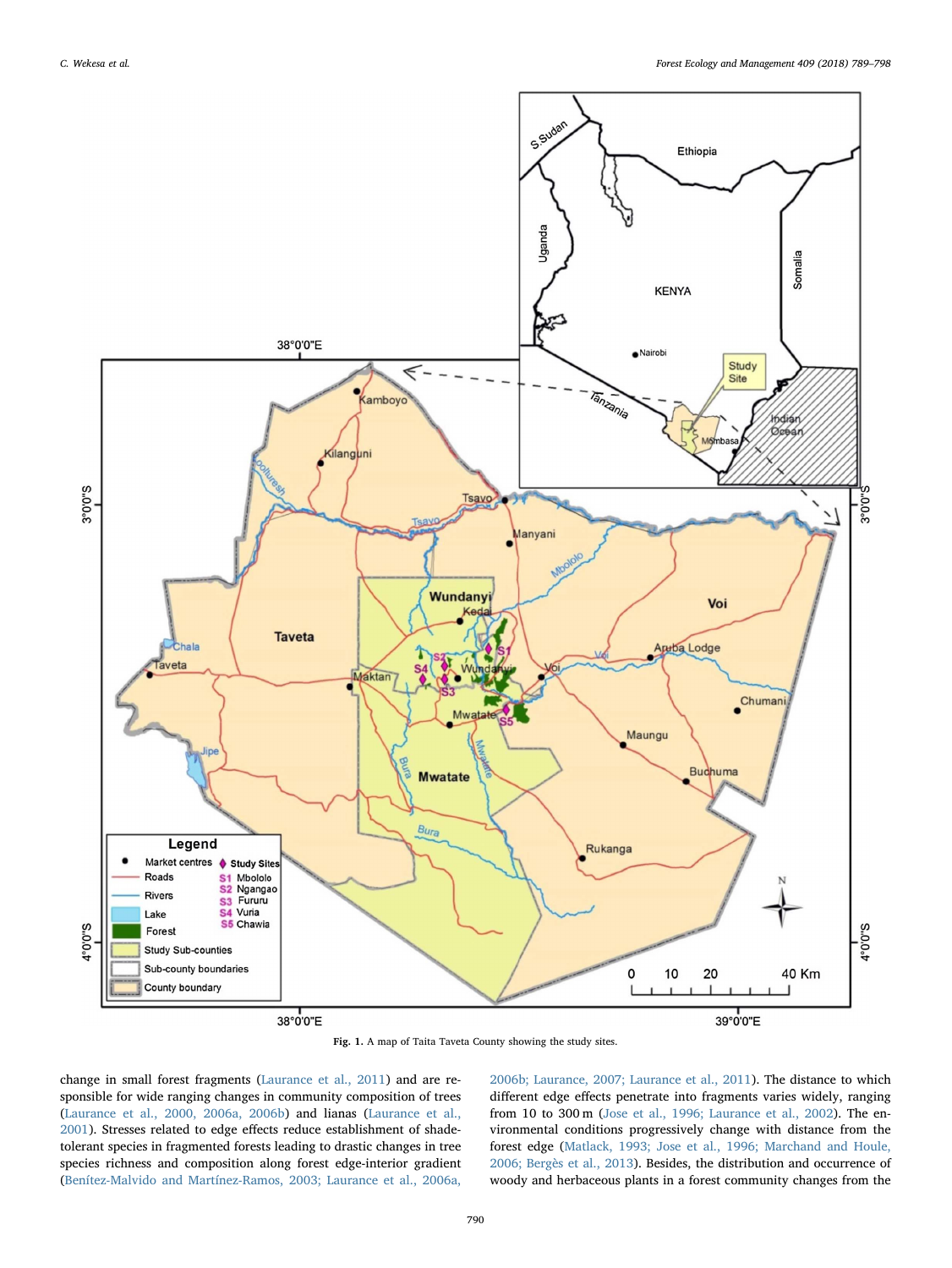forest edge to the interior depending on edge type and aspect ([Gehlhausen et al., 2000; Honnay et al., 2002; Marchand and Houle,](#page-8-3) [2006\)](#page-8-3). [Gehlhausen et al. \(2000\)](#page-8-3) demonstrated that species abundance was correlated to environmental variables such as canopy openness and soil moisture, two variables that often vary with distance from the forest edge ([Cadenasso et al., 1997; Laurance, 2007](#page-8-4)). Similarly, the differences in species composition from the forest edge to the forest interior have been attributed to the changes in soil nutrients [\(Aerts](#page-8-5) [et al., 2006; Laurance, 2007](#page-8-5)).

Spatial variability of soil physical and chemical properties has been reported along forest edge-interior gradient ([Redding et al., 2003;](#page-9-9) [Toledo-Aceves and García-Oliva, 2007; Laurance, 2008; Bergès et al.,](#page-9-9) [2013\)](#page-9-9). For example organic carbon, pH, total nitrogen, available phosphorus and soil moisture increases towards forest interior ([Camargo and Kapos, 1995; Jose et al., 1996; Aerts and Chapin, 2000;](#page-8-6) [Laurance et al., 2000](#page-8-6)). Thus, it is has been concluded that the soils on the forest edge have lower nutrient levels than those in forest interior ([Toledo-Aceves and García-Oliva, 2007; Laurance, 2007; Laurance,](#page-9-10) [2008; Bergès et al., 2013\)](#page-9-10). Variation of soil properties along forest edgeinterior gradient affects floristic composition in a pattern that is correlated to edaphic variables ([Jose et al., 1996; Laurance et al., 2006a,](#page-8-0) [2006b; Laurance, 2007; Xu, 2008; Zhang et al., 2013\)](#page-8-0). For instance, Trillium camschatcence and Trillium ovatum are positively correlated to distance to the forest edge and negatively correlated with soil and air temperature, soil variables that vary with distance from forest edge ([Jules, 1998; Tomimatsu and Ohara, 2003\)](#page-8-7).

Whereas the results of several soil-vegetation relationships studies have clearly shown that spatial distribution and abundance of species in the forests is related to soil properties ([Omoro et al., 2011; Zhang et al.,](#page-9-11) [2013, 2016\)](#page-9-11), the relationships between soil variables and tree species distribution and abundance along forest edge-interior gradient have not been comprehensively explored in fragmented Afromontane forests in tropical regions of Africa including Kenya. Taita Hills forest fragments provide exceptional sites to determine tree species that are best suited to particular sites with respect to the distance from the forest edge, and if this is related to specific soil variables. This is because the prevailing land uses in Taita Hills such as small-scale crop farming, mining and creation of new settlements have produced landscapes dominated by small (< 300 ha) and irregularly shaped forest fragments [\(Pellikka](#page-9-12) [et al., 2009; Omoro et al., 2010, 2011; Wekesa et al., 2016](#page-9-12)). Such small and isolated forest fragments are highly vulnerable to the edge effects and deleterious consequences of forest fragmentation ([Laurance et al.,](#page-9-13) [2002; Barlow et al., 2006; Cochrane and Laurance, 2008](#page-9-13)), hence the choice of these sites for this study.

Although several studies on the dynamics of woody plant communities have been undertaken in fragmented forests of Taita Hills ([Beentje, 1988; Pellikka et al., 2009; Omoro et al., 2010, 2011; Aerts](#page-8-8) [et al., 2011](#page-8-8)), only a single study has ever focused on the relationships between tree species and soil properties ([Omoro et al., 2011\)](#page-9-11). However, [Omoro et al. \(2011\)](#page-9-11) did not evaluate the 'edge effects' on soil physical and chemical properties along the gradient from the forest edge to the forest interior and how they are related to spatial distribution and abundance of tree species.

Knowledge about relationships between distribution and abundance of tree species and soil properties is crucial for planning successful forest landscape restoration programs. Therefore, the objective of this study was to determine how the forest edge affects soil physical and chemical properties along a gradient from the forest edge to the forest interior, and the implications on tree species distribution and abundance in fragmented forests of Taita Hills. The following hypotheses were tested: (i) soil physical and chemical properties are different on the forest edge, intermediate forest and forest interior, (ii) the distribution and abundance of tree species reflects the changes in soil physical and chemical properties along forest edge-interior gradient.

#### 2. Materials and methods

#### 2.1. Description of the study area

The study was undertaken in five forest fragments (Mbololo, Ngangao, Chawia, Fururu and Vuria) in Taita Hills [\(Fig. 1](#page-1-0)). The approximate areas of the forest fragments studied are as follows; Mbololo (200.0 ha), Ngangao (120.0 ha), Chawia (86.0 ha), Fururu (5.0 ha) and Vuria (1.0 ha) [\(Beentje, 1988; Pellikka et al., 2009\)](#page-8-8). The forest fragments have similar physical environment, are less than 21 km apart, were once one continuous block, and hence had similar plant communities [\(Bytebier, 2001; Adriaensen et al., 2006\)](#page-8-9). The long rainy season occurs from March to May and a shorter rainy season in November-December, but the mist and cloud precipitation is a year-round phenomenon in the Hills. The average yearly rainfall is 2000 mm [\(Pellikka](#page-9-12) [et al., 2009; Republic of Kenya, 2009](#page-9-12)). The average temperature is 23 °C with variations between 18 °C and 24.6 °C ([Republic of Kenya, 2013](#page-9-14)). The Hills experience lower temperatures of 18.2 °C compared to the lower zones which have an average temperature of 24.6 °C ([Republic of](#page-9-14) [Kenya, 2013](#page-9-14)). The average relative humidity is 79 and 83% for the lower zones and the Hills respectively ([Republic of Kenya, 2013\)](#page-9-14).

The soils are predominantly Cambisols originating from weathered gneiss and are often gravely to sandy-loamy and shallow [\(Sombroek](#page-9-15) [et al., 1982](#page-9-15)). The soils are well drained and moderately fertile. Majority of Cambisols are in a transitional stage of development from a young soil to a mature one ([Sombroek et al., 1982](#page-9-15)). On the steep slopes and transitional zones, the dominant soil types are regosols, which are shallow soils, have high permeability and low water holding capacity ([Sombroek et al., 1982](#page-9-15)). Due to the favourable climatic and edaphic conditions, the forested land in Taita Hills has been cleared for agriculture and remaining forests have been used for firewood collection, charcoal production and grazing [\(Pellikka et al., 2009\)](#page-9-12).

#### 2.2. Sampling design

Belt transects and  $10.0 \times 10.0$  m plots were used for data collection along forest edge-interior. Forest edge was defined as the interface between forested ecosystems and farmlands. The size and number of belt transects varied among the forest fragments depending on the fragment size ([Table 1](#page-2-0)). The number of plots also varied among the fragments depending on the size of the forest fragment. Mbololo had a total of 27 plots, Ngangao (15), Chawia (12), Fururu (9) and Vuria (9). Mbololo had 9 plots each on the forest edge, intermediate forest and forest interior, Ngangao (5), Chawia (4), Fururu (3) and Vuria (3). Transects were laid up slope from the edge of the forest to the forest interior.

#### 2.2.1. Tree data collection

The assessment of tree species was undertaken in plots and sub-plots established within the belt transects. Within each belt transect, plots of  $10.0 \times 10.0$  m were systematically established and replicated three times in a stratum at an interval of between 10.0 and 50.0 m along the

#### <span id="page-2-0"></span>Table 1

Sampling frame and intensity for the study. The size and the number of transects are proportional to the fragment size.

| Forest<br>fragment | Area (ha) | <b>Transect dimensions</b><br>(m) |       | Number of<br>transects | Number of<br>plots |
|--------------------|-----------|-----------------------------------|-------|------------------------|--------------------|
|                    |           | Length                            | Width |                        |                    |
| Mbololo            | 200.0     | 150.0                             | 40.0  | 9                      | 27                 |
| Ngangao            | 120.0     | 120.0                             | 40.0  | 5                      | 15                 |
| Chawia             | 86.0      | 90.0                              | 40.0  | 4                      | 12                 |
| Fururu             | 5.0       | 60.0                              | 40.0  | 3                      | 9                  |
| Vuria              | 1.0       | 30.0                              | 40.0  | 3                      | 9                  |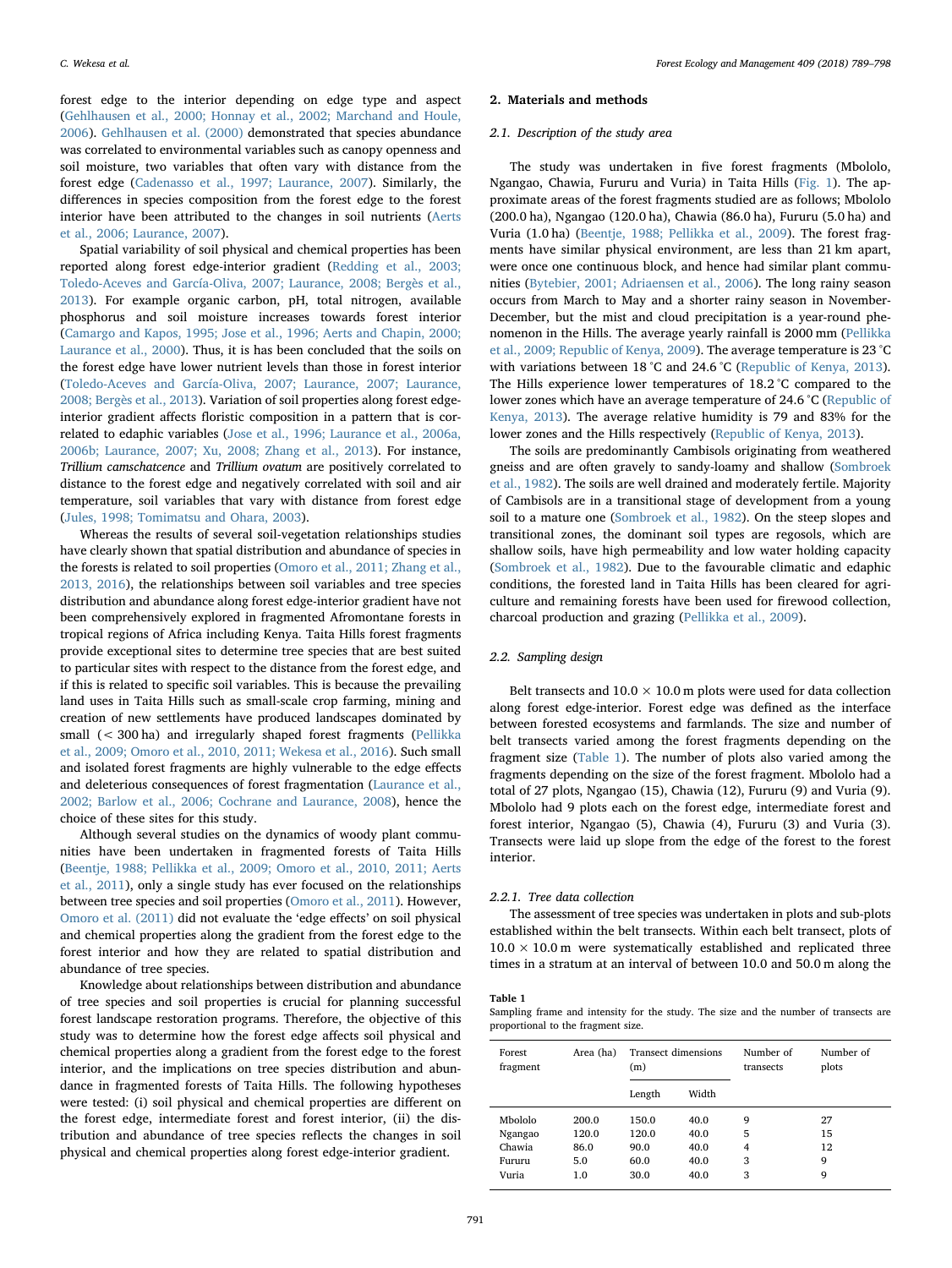forest edge-interior gradient depending on the size of the forest fragment. All the trees with diameter at breast height (DBH) greater than 2.5 m in the  $10.0 \times 10.0$  m plot were identified by their botanical names and recorded.

Data on the distribution and abundance of Macaranga conglomerata, Albizia gummifera, Syzygium guineense, Xymalos monospora, Tabernaemontana stapfiana and Maesa lanceolata, the six dominant and adaptable tree species ([Omoro et al., 2010; Aerts et al., 2011](#page-9-16)) was also collected in all the plots. These species are indicator species sensitive to environmental changes and quickly respond to adverse ecosystem changes; hence the species are used as a diagnostic proxy for natural forest ecosystems health ([Aerts et al., 2011; Wekesa et al., 2016](#page-8-10)).

#### 2.2.2. Soil sampling

Three replicate of soil samples were randomly collected using soil auger at depths of 0–15 cm and 15–30 cm [\(Ojoyi et al., 2014](#page-9-17)). The soil samples were composited to obtain a representative sample for the plot, packaged in zip lock bags and taken to the laboratory for analyses to determine the levels of moisture, nitrogen, phosphorus, potassium, pH, electrical conductivity (EC) and organic carbon. In total, 432 soil samples were collected from 72 plots spread across five forest fragments.

#### 2.3. Soil analysis for physical and chemical properties

Prior to the analysis, the soil samples were air-dried and sieved using 2.0 mm sieve. Phosphorus and nitrogen were determined using Olsen and Kjeldahl methods respectively ([Okalebo et al., 2002](#page-9-18)). Measurements of potassium involved extraction of soil samples using ammonia acetate pH 7 followed by spraying the contents into the flame photometer model Corning M 410 for potassium measurement ([Okalebo et al., 2002\)](#page-9-18). Organic carbon was determined using Walkley-Black method through complete oxidation [\(Walkley and Black, 1934](#page-9-19)). Determination of soil pH and electrical conductivity (EC) involved the use of soil pH meter and electrical conductivity meter respectively as prescribed by [Anderson and Ingram \(1993\) and Okalebo et al. \(2002\)](#page-8-11). Soil moisture content was determined using oven-dry method [\(Okalebo](#page-9-18) [et al., 2002](#page-9-18)).

#### 2.4. Data analysis

One-way Analysis of Variance (ANOVA) and Tukey's post hoc test were used to test the presence or absence of significant effects in edaphic factors (moisture content, nitrogen, phosphorus, potassium, pH, EC and organic carbon) within and among the forest fragments along forest edge-interior gradient (forest edge, intermediate forest and forest interior) at 5% probability significance threshold.

Canonical Correspondence Analysis (CCA) was used to determine the relationships between tree species and edaphic factors as well as species association along the forest edge-interior gradient. To avoid rare tree species distorting the results, only tree species that occurred in at least 6% of the plots were included in the analysis. Tree species classification involved two categories: most abundant and less abundant. Most abundant tree species were those species that occurred in at least 11% of the sampled plots while less abundant tree species were those that occurred in at least 6% but less than 11% of the sampled plots. Prior to undertaking CCA, the length of the gradient, which is an estimate of species heterogeneity, was determined using Detrended Correspondence Analysis (DCA). When the length of the gradient from DCA is less than three standard deviations (SD), linear models such as Principal Component Analysis (PCA) and Redundancy Analysis (RDA) are appropriate. When the length of the gradient is greater than four SD, unimodal methods i.e. Correspondence Analysis (CA), Canonical Correspondence Analysis (CCA) and Detrended Correspondence Analysis (DCA) are appropriate ([Ter Braak and Smilauer, 2002\)](#page-9-20). When the length of the gradient lies between three and four SD, either of the

ordination methods that explain better can be used ([Leps and Smilauer,](#page-9-21) [2003\)](#page-9-21). Besides, the constrained or unconstrained nature of the ordination determines the ordination technique to be used [\(Ter Braak and](#page-9-20) [Smilauer, 2002\)](#page-9-20).

Exploration of the response of tree species to edaphic factors and distance from the forest edge involved application of DCA taking into account all the species that occurred in the sampled plots in all the five forest fragments. Preliminary DCA test revealed that the distribution and abundance of tree species exhibited unimodal responses to the edaphic factors and distance from the forest edge with gradient length of five standard deviations (SD). Since the gradient length was greater than four SD, CCA was found the most appropriate method for analysis ([Ter Braak and Smilauer, 2002](#page-9-20)). The effect of edaphic factors and distance from the forest edge on the distribution and association of six dominant and adaptable tree species, most abundant and less abundant tree species involved the application of CCA with automatic forward selection using 1000 permutations. The determination of the influence of six dominant and adaptable tree species on the distribution of rare/ less-abundant tree species also used CCA. Significance testing at the 95% probability level made use of Monte-Carlo Permutation Test (MCPT).

#### 3. Results

#### 3.1. Variation of environmental variables along forest edge-interior gradient

The soil moisture content (%) varied significantly along the forest edge-interior gradient in Chawia ( $F_{(1, 2)} = 47.47$ ;  $p < .001$ ), Fururu  $(F_{(1, 2)} = 12.96; p < .001)$ , Ngangao  $(F_{(1, 2)} = 9.97; p < .001)$  and Vuria (F<sub>(1, 2)</sub> = 11.25;  $p < .001$ ) [\(Table 2\)](#page-3-0). However, no significant variations in soil moisture content were observed in Mbololo  $(F_{(1)})$  $_{2)}$  = 1.45;  $p = .235$ ). Chawia had significantly higher soil moisture content in the forest interior while in Fururu and Ngangao, the intermediate forest exhibited significantly higher soil moisture content than the forest edge and interior. Soil moisture content in Vuria was higher at the edge of the forest than in the intermediate forest and forest interior.

The results showed no significant variation in soil pH along the forest edge-interior gradient in Chawia ( $F_{(1, 2)} = 0.36$ ;  $p = .700$ ) and Fururu (F<sub>(1, 2)</sub> = 0.41; p = .667). However, Mbololo (F<sub>(1, 2)</sub> = 15.48;  $p = .001$ ) and Ngangao (F<sub>(1, 2)</sub> = 13.21;  $p = .001$ ) had significantly higher soil pH at the edge of the forest than in the intermediate forest and the forest interior. Vuria had significantly lower soil pH at the edge of the forest than in the intermediate forest and the forest interior  $(F_{(1)})$  $z_2$  = 3.63; p = .042). The EC was not significantly different along the forest edge-interior gradient in Chawia (F<sub>(1, 2)</sub> = 0.11;  $p = .896$ ), Mbololo (F<sub>(1, 2)</sub> = 1.01; p = .367), Ngangao (F<sub>(1, 2)</sub> = 0.60; p = .555) and Vuria ( $F_{(1, 2)} = 0.15$ ;  $p = .861$ ). Fururu had significantly higher EC at the edge of the forest than the forest interior and intermediate forest  $(F_{(1, 2)} = 3.44; p = .048)$  ([Table 3](#page-4-0)).

In Chawia, there were no significant variations in organic carbon

<span id="page-3-0"></span>Table 2

Comparison of mean soil moisture (percentage) along the forest edge-interior gradient for the five forest fragments in Taita Hills. The presented values are means with standard error of mean. Values with similar letters in superscripts in the same row are not significantly different at  $p \leq .05$  level.

| Forest<br>fragment                              | Forest edge-interior gradient                                                                               |                                                                                                                     |                                                                                                              |                                              |                                           |  |
|-------------------------------------------------|-------------------------------------------------------------------------------------------------------------|---------------------------------------------------------------------------------------------------------------------|--------------------------------------------------------------------------------------------------------------|----------------------------------------------|-------------------------------------------|--|
|                                                 | Forest edge                                                                                                 | Intermediate<br>forest                                                                                              | Forest interior                                                                                              | <i>p</i> value                               | LSD                                       |  |
| Chawia<br>Fururu<br>Mbololo<br>Ngangao<br>Vuria | $1.50 \pm 0.00^{\circ}$<br>$2.77 + 0.15^b$<br>$1.53 \pm 0.05^{\circ}$<br>$1.25 + 0.02^a$<br>$3.82 + 0.44^b$ | $1.65 \pm 0.04^{\circ}$<br>$3.51 + 0.53^b$<br>$1.64 \pm 0.07^{\circ}$<br>$1.35 \pm 0.02^{\rm b}$<br>$2.56 + 0.12^a$ | $2.23 \pm 0.08^{\rm b}$<br>$1.75 + 0.11a$<br>$1.65 \pm 0.04^{\circ}$<br>$1.24 + 0.02^a$<br>$2.48 \pm 0.12^a$ | < .001<br>< .001<br>.235<br>< .001<br>< .001 | 0.171<br>0.692<br>0.154<br>0.057<br>0.555 |  |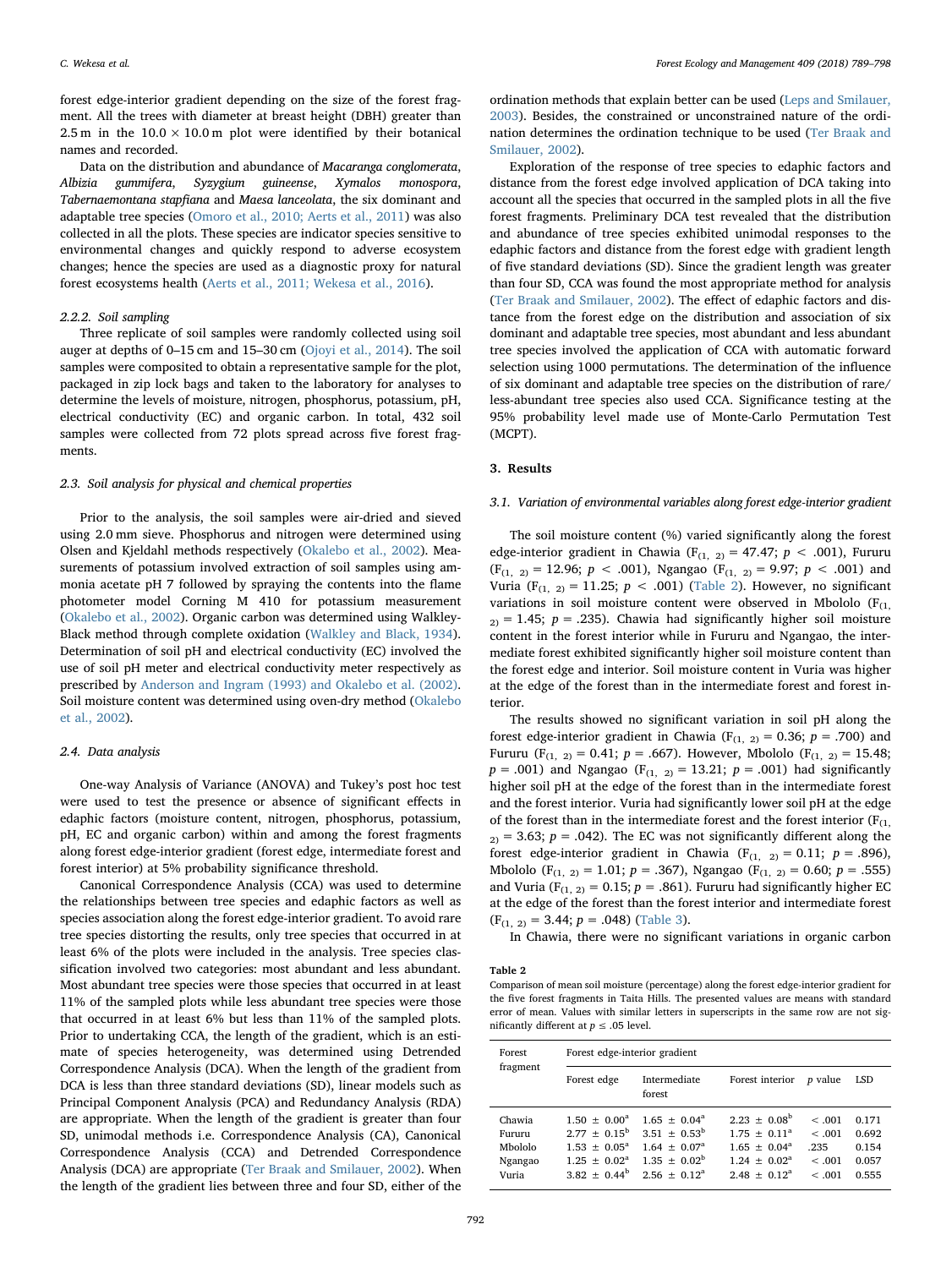#### <span id="page-4-0"></span>Table 3

Comparison of mean soil pH and electrical conductivity along the forest edge-interior gradient for the five forest fragments in Taita Hills. The presented values are means with standard error of mean. Values with similar letters in superscripts in the same row are not significantly different at  $p \le 0.05$  level.

| Forest fragment | Soil property | Forest edge-interior gradient |                               |                               |                |            |
|-----------------|---------------|-------------------------------|-------------------------------|-------------------------------|----------------|------------|
|                 |               | Forest edge                   | Intermediate forest           | Forest interior               | <i>p</i> value | <b>LSD</b> |
| Chawia          | pH            | $5.58 \pm 0.26^a$             | 5.34 $\pm$ 0.14 <sup>a</sup>  | $5.62 \pm 0.32^{\circ}$       | .700           | 0.720      |
|                 | EC (mS/cm)    | $0.107 \pm 0.019^{\text{a}}$  | $0.123 \pm 0.019^a$           | $0.116 \pm 0.032^{\text{a}}$  | .896           | 0.070      |
| Fururu          | pH            | $6.02 \pm 0.19^{\circ}$       | $6.01 \pm 0.13^a$             | $5.85 \pm 0.10^a$             | .667           | 0.430      |
|                 | EC (mS/cm)    | $0.132 \pm 0.021^{\rm b}$     | $0.080 + 0.010^a$             | $0.093 \pm 0.011^{ab}$        | .048           | 0.043      |
| Mbololo         | pH            | $6.10 \pm 0.19^b$             | $5.25 \pm 0.17^{\circ}$       | $4.79 \pm 0.14^{\circ}$       | < .001         | 0.475      |
|                 | EC (mS/cm)    | $0.138 + 0.022^a$             | $0.174 + 0.028^{\text{a}}$    | $0.183 \pm 0.021^a$           | .367           | 0.067      |
| Ngangao         | pH            | $5.23 \pm 0.102^b$            | $4.69 \pm 0.069^{\text{a}}$   | $4.72 \pm 0.077$ <sup>a</sup> | < .001         | 0.239      |
|                 | EC (mS/cm)    | $0.155 \pm 0.037^{\rm a}$     | $0.123 \pm 0.017^a$           | $0.121 \pm 0.013^{\text{a}}$  | .555           | 0.07       |
| Vuria           | pH            | $5.26 \pm 0.09^{\text{a}}$    | 5.64 $\pm$ 0.105 <sup>b</sup> | $5.67 \pm 0.153^{\rm b}$      | .042           | 0.351      |
|                 | EC (mS/cm)    | $0.074 \pm 0.008^a$           | $0.069 \pm 0.011^a$           | $0.076 \pm 0.009^{\text{a}}$  | .861           | 0.028      |

<span id="page-4-1"></span>Table 4

Comparison of mean organic carbon, nitrogen, phosphorus and potassium along the forest edge-interior gradient for the five forest fragments in Taita Hills. The presented values are means with standard error of mean. Values with similar letters in superscripts in the same row are not significantly different at  $p \le 0.05$  level. OC = Organic Carbon (%); N = Nitrogen  $(%): P = Phosphorus (nom)$  and  $K = Potassium (ppm)$ .

| Forest fragment | Soil property | Forest edge                   | Intermediate forest           | Forest interior              | <i>p</i> value | LSD   |
|-----------------|---------------|-------------------------------|-------------------------------|------------------------------|----------------|-------|
| Chawia          | OC $(%)$      | $6.98 \pm 0.86^a$             | $6.94 \pm 0.98^{\circ}$       | $9.52 \pm 2.06^a$            | 0.345          | 4.05  |
|                 | N(%           | $0.59 \pm 0.17^{\circ}$       | $0.63 \pm 0.15^{\text{a}}$    | $0.72 \pm 0.18^a$            | 0.855          | 0.48  |
|                 | $P$ (ppm)     | $5.0 \pm 0.58^{\text{a}}$     | $7.0 \pm 1.26^{\rm a}$        | $11.0 \pm 4.62^{\circ}$      | 0.265          | 8.0   |
|                 | $K$ (ppm)     | $120.87 \pm 15.39^a$          | 89.74 $\pm$ 9.16 <sup>a</sup> | $88.14 \pm 9.85^a$           | 0.102          | 33.96 |
| Fururu          | OC $(\%)$     | 4.94 $\pm$ 0.78 <sup>a</sup>  | $4.17 \pm 0.65^{\circ}$       | 4.74 $\pm$ 0.62 <sup>a</sup> | 0.703          | 2.025 |
|                 | N(%           | $0.79 \pm 0.04^b$             | $0.64 \pm 0.05^{ab}$          | $0.57 \pm 0.08^a$            | 0.038          | 0.17  |
|                 | $P$ (ppm)     | $5.0 \pm 1.02^a$              | $5.0 \pm 0.64^{\text{a}}$     | $5.0 \pm 0.40^a$             | 0.997          | 2.20  |
|                 | K (ppm)       | $111.96 \pm 21.12^a$          | $77.81 \pm 13.06^a$           | $83.79 \pm 11.0^a$           | 0.278          | 46.45 |
| Mbololo         | OC(%)         | $9.14 \pm 0.92^{\text{a}}$    | $10.08 \pm 1.01^a$            | $11.56 \pm 0.87^a$           | 0.192          | 2.641 |
|                 | N(%)          | $0.81 \pm 0.078^a$            | $0.81 \pm 0.08^a$             | $0.93 \pm 0.08^a$            | 0.458          | 0.23  |
|                 | $P$ (ppm)     | $14.0 \pm 1.84^{\circ}$       | $12.0 \pm 1.63^{\circ}$       | $15.0 \pm 1.75^{\circ}$      | 0.430          | 4.9   |
|                 | K (ppm)       | $222.20 \pm 31.92^b$          | $143.10 \pm 15.77^{\text{a}}$ | $112.60 \pm 13.82^a$         | 0.002          | 62.09 |
| Ngangao         | OC $(\%)$     | $6.91 \pm 0.68^{\text{a}}$    | $7.09 \pm 0.80^a$             | $8.59 \pm 1.05^a$            | 0.321          | 2.44  |
|                 | N(%)          | $0.60 \pm 0.07^{\text{a}}$    | $0.53 \pm 0.06^a$             | $0.67 \pm 0.06^a$            | 0.358          | 0.19  |
|                 | $P$ (ppm)     | $8.0 \pm 1.32^{\text{a}}$     | $12.0 \pm 2.79^{\circ}$       | $11.0 \pm 1.44^a$            | 0.404          | 5.60  |
|                 | K (ppm)       | $96.48 \pm 15.94^b$           | 54.16 $\pm$ 6.04 <sup>a</sup> | $72.35 \pm 8.96^{ab}$        | 0.035          | 31.74 |
| Vuria           | OC(%)         | 5.591 $\pm$ 0.44 <sup>a</sup> | 4.84 $\pm$ 0.60 <sup>a</sup>  | $5.12 \pm 0.44^{\circ}$      | 0.576          | 1.47  |
|                 | N(%)          | $0.58 \pm 0.06^a$             | $0.57 \pm 0.06^a$             | $0.45 \pm 0.04^a$            | 0.156          | 0.16  |
|                 | $P$ (ppm)     | $18.0 \pm 4.26^{\circ}$       | $23.0 \pm 4.81^{\circ}$       | $23.0 \pm 5.24^a$            | 0.690          | 14.0  |
|                 | $K$ (ppm)     | $163.10 \pm 36.51^{\circ}$    | $246.50 \pm 38.83^{\circ}$    | $221.50 \pm 21.26^a$         | 0.209          | 96.69 |

 $(F_{(1, 2)} = 1.10; p = .345)$ , nitrogen  $(F_{(1, 2)} = 0.16; p = .855)$ , phosphorus  $(F_{(1, 2)} = 1.38; p = .265)$  and potassium  $(F_{(1, 2)} = 2.44;$  $p = .102$ ) along the forest edge-interior gradient ([Table 4](#page-4-1)). Similarly, no significant variations in organic carbon ( $F_{(1, 2)} = 0.56$ ;  $p = .576$ ), nitrogen (F<sub>(1, 2)</sub> = 2.01;  $p = .156$ ), phosphorus (F<sub>(1, 2)</sub> = 0.38;  $p = .690$ ) and potassium (F<sub>(1, 2)</sub> = 1.67;  $p = .209$ ) were observed in Vuria along the gradient from the edge of the forest to the forest interior. In Fururu, soil nitrogen was significantly higher at the forest edge than in the intermediate forest and the forest interior  $(F_{(1)})$  $2<sub>2</sub> = 3.77$ ;  $p = .038$ ). However, organic carbon (F<sub>(1, 2)</sub> = 0.36;  $p = .703$ ), phosphorus (F<sub>(1, 2)</sub> = 0.00;  $p = .997$ ) and potassium (F<sub>(1,</sub>  $2$ ) = 1.35;  $p = .278$ ) were not significantly different along the forest edge-interior gradient [\(Table 4](#page-4-1)). Potassium varied significantly along the forest edge-interior gradient in Mbololo ( $F_{(1, 2)} = 6.58$ ;  $p = .002$ ) while organic carbon (F<sub>(1, 2)</sub> = 1.68;  $p = .192$ ), nitrogen (F<sub>(1, 2)</sub> = 0.79;  $p = .458$ ) and phosphorus (F<sub>(1, 2)</sub> = 0.85;  $p = .430$ ) were not significantly affected by the edge effect. Similar to Mbololo, organic carbon (F<sub>(1, 2)</sub> = 1.17;  $p = .321$ ), nitrogen (F<sub>(1, 2)</sub> = 1.05;  $p = .358$ ) and phosphorus (F<sub>(1, 2)</sub> = 0.93;  $p = .404$ ) showed no significant differences along the forest edge-interior gradient in Ngangao. However, potassium was significantly higher at the edge of the forest than in the intermediate forest and forest interior ( $F_{(1, 2)} = 3.64$ ;  $p = .035$ ) [\(Table 4](#page-4-1)).

3.2. Interaction between dominant and adaptable tree species and environmental variables

Canonical Correspondence Analysis (CCA) model for the relationship between the six dominant and adaptable species (Macaranga conglomerata, Albizia gummifera, Syzygium guineense, Xymalos monospora, Tabernaemontana stapfiana and Maesa lanceolata) and environmental variables (MCPT; 1000 Permutations) was significant for distance from the forest edge (F<sub>(1000)</sub> = 2.76;  $p = .012$ ), EC (F<sub>(1000)</sub> = 2.53;  $p = .028$ ), potassium ( $F_{(1000)} = 2.39$ ;  $p = .031$ ) and soil moisture ( $F_{(1000)} = 2.46$ ;  $p = .037$ ). However, soil pH (F<sub>(1000)</sub> = 2.15;  $p = .068$ ), nitrogen  $(F_{(1000)} = 0.41; p = .838)$ , phosphorus  $(F_{(1000)} = 1.50; p = .187)$  and organic carbon ( $F_{(1000)} = 0.22$ ;  $p = .947$ ) were not significant in the model.

Albizia gummifera had large abundance within the forests' areas whose soils were saline and had high organic carbon content ([Fig. 2](#page-5-0)). However, there was a negative correlation for A. gummifera with soil moisture. Phosphorus and nitrogen had a large positive correlation with M. conglomerata. Xymalos monospora was more abundant in areas within the forests that had high concentration of potassium in soil. Moreover, soil moisture had a positive relationship with X. monospora. Tabernaemontana stapfiana had large positive correlation with soil pH and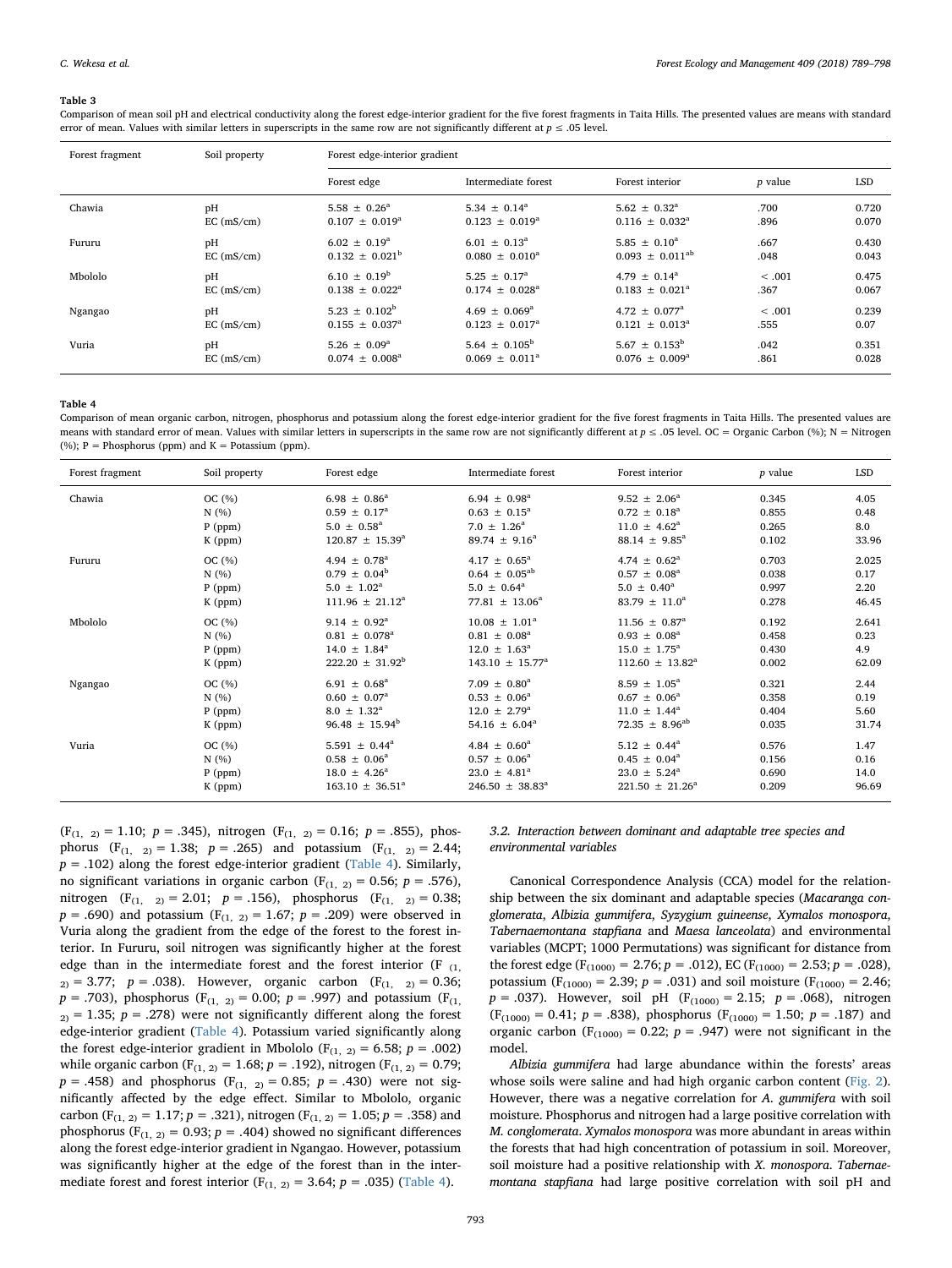<span id="page-5-0"></span>

Fig. 2. Canonical Correspondence Analysis (CCA) triplot of six adaptable and dominant tree species and environmental variables in five forest fragments, Taita Hills.  $Potass = Potassium$ ,  $Moist = Soil$  moisture,  $Conduct = Electrical$  conductivity, Distanc = Distance from forest edge, Phospho = Phosphorus, Nitro = Nitrogen.

distance from the forest edge. Syzygium guineense had a positive relationship with organic carbon and EC. However, the abundance of M. lanceolata exhibited no correlation with the environmental variables.

#### 3.3. Interaction between most abundant tree species and environmental variables

The CCA model was significant for EC ( $F_{(1000)} = 3.48$ ;  $p = .001$ ), distance from forest edge ( $F_{(1000)} = 2.89$ ;  $p = .001$ ) and soil pH  $(F_{(1000)} = 1.77; p = .020)$ . However, the CCA model was not significant for potassium ( $F_{(1000)} = 1.60$ ;  $p = .064$ ), phosphorus ( $F_{(1000)} = 0.98$ ;  $p = .461$ ), moisture (F<sub>(1000)</sub> = 1.48;  $p = .087$ ), organic carbon  $(F_{(1000)} = 1.47; p = .081)$  and nitrogen  $(F_{(1000)} = 1.56; p = .052)$ . The distance from the forest edge had a highly positive correlation with species such as Tabernaemontana stapfiana, Psychotria petitii, Chassalia discolor, Newtonia buchananii, Oxyanthus speciosus, Pauridiantha paucinervis and Strombosia scheffleri among other species [\(Fig. 3\)](#page-5-1). There was a strong positive correlation between potassium and Xymalos monospora, Lepidotrichilia volkensii, Cussonia spicata and Neoboutonia macrocalyx. Dasylepis integra, Brucea antidysenterica, Garcinia volkensii, Phoenix reclinata and Pleiocarpa pycnantha had a high positive correlation with soil pH. Phosphorus had a large positive correlation with Turraea holstii and Millettia oblata. The EC and nitrogen had a strong positive relationship with Albizia gummifera and Cola greenwayi whereas Crabia zimmermannii exhibited slightly positive correlation with organic carbon. There was no relationship between Rytigynia uhligii and

<span id="page-5-1"></span>

Fig. 3. Canonical Correspondence Analysis (CCA) of most abundant tree species and environmental variables for the five forest fragments in Taita Hills. Potass = Potassium,  $M$ oist = Soil moisture, Conduct = Electrical conductivity, Distanc = Distance from forest edge, Phospho = Phosphorus, Nitro = Nitrogen.

<span id="page-5-2"></span>

Fig. 4. Canonical Correspondence Analysis (CCA) of less abundant tree species and environmental variables in the five forest fragments of Taita Hills. Potass = Potassium, Moist = Soil moisture, Conduct = Electrical conductivity, Distanc = Distance from forest edge, Phospho = Phosphorus, Nitro = Nitrogen.

Maytenus senegalensis with any of the environmental variables studied.

#### 3.4. Interaction between less abundant tree species and environmental variables

The CCA model was significant for soil moisture ( $F_{(1000)} = 3.30$ ;  $p = .044$ ), nitrogen (F<sub>(1000)</sub> = 2.02;  $p = .017$ ) and distance from the forest edge ( $F_{(1000)} = 1.96$ ;  $p = .021$ ). However, the model was not significant for organic carbon  $(F_{(1000)} = 1.37; p = .202)$ , EC  $(F<sub>(1000)</sub> = 0.79; p = .658)$ , soil pH  $(F<sub>(1000)</sub> = 0.70; p = .754)$ , potassium  $(F_{(1000)} = 0.66; p = .752)$  and phosphorus  $(F_{(1000)} = 0.43; p = .934)$ . Less abundant species such as Prunus africana and Allophylus abyssinicus showed a highly positive correlation with nitrogen and phosphorus ([Fig. 4](#page-5-2)). Podocarpus latifolius, Ochna holstii, Aphloia theiformis and Polyscias fulva had positive correlation with organic carbon, EC and distance from the forest edge. Lobelia giberroa had a high positive correlation with soil moisture and potassium. Vernonia auriculifera and Agelaea pentagyna had a strong positive correlation with soil pH. Similarly, Aningeria robusta and Sorindeia madagascariensis were correlated with soil pH.

#### 4. Discussion

#### 4.1. Effects of forest edge on environmental variables

The results support our hypothesis that soil physical and chemical properties were dependent on the distance from the forest edge. The distance from the forest edge strongly influenced soil moisture along forest edge-interior gradient. In Chawia, Fururu, Ngangao and Mbololo, soil moisture was higher in the intermediate forest and forest interior than on the forest edges. Many studies ([Camargo and Kapos 1995;](#page-8-6) [Laurance et al., 1998, 2000; Baimas-George, 2012](#page-8-6)) have shown that soil moisture is higher in the forest interior than on edge. Contrary to most studies, soil moisture in Vuria decreased towards the forest interior most likely because of very steep gradient that increased sharply towards the forest interior affecting soil moisture adversely as previously demonstrated by [Huat et al. \(2006\)](#page-8-12).

The soil pH also varied with distance from the forest edge. In Fururu, Mbololo and Ngangao, the soil pH was moderately acidic at the forest edge but strongly acidic in the forest interior. This is in agreement with findings of previous studies which have shown that soil pH declines from forest edge to the interior [\(Aerts et al., 2006; Wuyts et al.,](#page-8-5) [2013\)](#page-8-5). The soil pH was moderately acidic on the forest edge, intermediate forest and forest interior in Chawia and Vuria. Chawia and Vuria are heavily disturbed [\(Pellikka et al., 2009; Wekesa et al., 2016](#page-9-12)), and therefore, the ecological conditions on the forest edges and in the intermediate forest and forest interior does not differ much; this could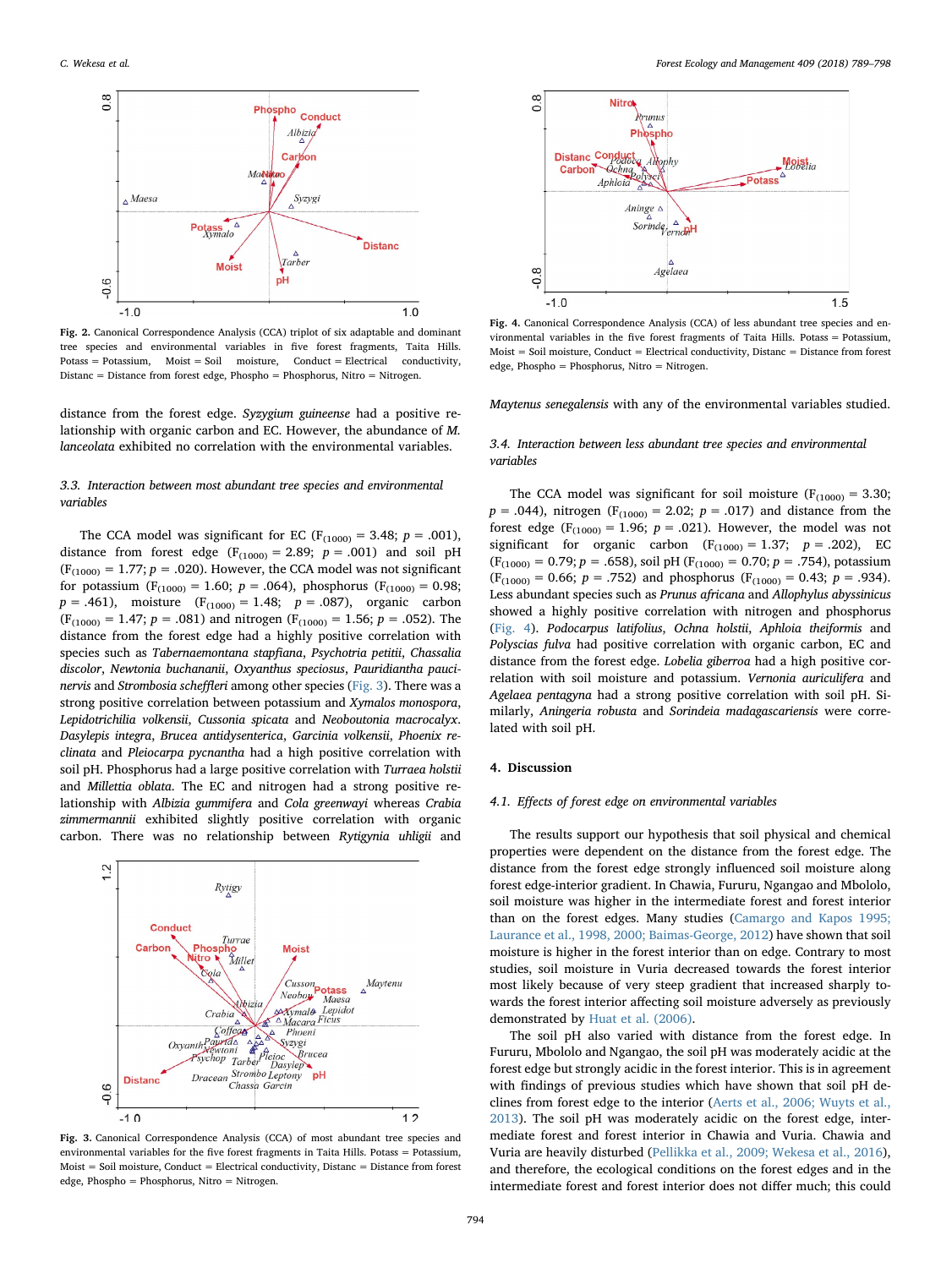explain the similarity in soil pH along forest edge-interior gradient. The EC was not affected by the distance from the forest edge in Chawia, Mbololo, Ngangao and Vuria. However, the EC was higher on the forest edge than in the forest interior and intermediate forest in Fururu. Unlike Chawia, Mbololo, Ngangao and Vuria which are surrounded by roads and fallow lands, Fururu is surrounded by intensively cultivated farms. There is heavy use of inorganic fertilizers in the cultivated farms surrounding Fururu and that is why the EC was higher at the edge of the forest than in the forest interior. The EC is dependent on the cation exchange capacity and salinity level in the soil and therefore, application of inorganic fertilizers increases the EC and pH of the soil ([Grisso](#page-8-13) [et al., 2009](#page-8-13)).

Nitrogen content in the soil was affected by the distance from the forest edge and hence varied along forest edge-interior gradient. In Chawia and Mbololo, nitrogen increased towards the forest interior while in Fururu and Vuria, it decreased towards the forest interior. In Ngangao, nitrogen was higher in the forest interior and lower in the intermediate forest. The scenario in Chawia, Mbololo and Ngangao where nitrogen content was higher in the forest interior than on the forest edge is congruent with finding of previous studies ([Jose et al.,](#page-8-0) [1996; Aerts and Chapin, 2000; Laurance et al., 2000; Toledo-Aceves](#page-8-0) [and García-Oliva, 2007\)](#page-8-0). In contrast, the decrease in nitrogen content towards the forest interior in Fururu and Vuria was because of two reasons. Firstly, the soils become shallower towards the interior due to the presence of numerous rocks in the interior of Fururu and Vuria as the elevation increases. The shallow soils encumber rapid mineralization of organic matter leading to low nitrogen in the forest interior. Secondly, Fururu is surrounded by intensively cultivated farmlands. The farmlands are regularly cultivated for food crops using inorganic fertilizers. The forest edges that border these inorganically fertilized agricultural farmlands receive nitrogen from fertilizer inputs ([Pocewicz](#page-9-22) [and Penelope, 2007](#page-9-22)) increasing the nitrogen level on the forest edge.

The level of organic carbon in the soil was dependent on the distance from the forest edge. In Mbololo and Ngangao, organic carbon increased towards forest interior. Other related studies have shown that forest edge soils have significantly lower percentage carbon than forest interior soils ([Redding et al., 2003; Toledo-Aceves and García-Oliva,](#page-9-9) [2007; Bergès et al., 2013\)](#page-9-9). On the other hand, organic carbon was higher on the forest edges in Chawia, Fururu and Vuria than in the intermediate forest and forest interior. This diverges from earlier reports that showed forest edge soils have lower organic carbon than the forest interior [\(Redding et al., 2003; Toledo-Aceves and García-Oliva,](#page-9-9) [2007; Bergès et al., 2013\)](#page-9-9). Seemingly, the size of the forest fragment influenced the organic carbon dynamics along the forest edge-interior gradient. The small fragments of Chawia, Fururu and Vuria had similar trends for organic carbon levels in the soil along the forest edge-interior gradient, a phenomenon that was also manifested in large forest fragments of Mbololo and Ngangao.

The distance from the forest edge influenced the concentration of phosphorus in the soil. The level of phosphorus was higher in the forest interior than on the forest edges in Chawia, Mbololo, Ngangao and Vuria signifying that the rocks in these forest fragments were of different types along the forest edge-interior gradient. The present results are in agreement with findings by several authors who have indicated that available phosphorus increases towards forest interior ([Jose et al.,](#page-8-0) [1996; Laurance et al., 2000; Baimas-George, 2012](#page-8-0)). However, phosphorus level in Fururu was the same at the forest edge, intermediate forest and forest interior clearly indicating that the rocks occurring in this particular forest were of the same type along the forest edge-interior gradient [\(Cerozi and Fitzsimmons, 2016\)](#page-8-14). Phosphorus levels in Chawia, Fururu, Mbololo and Ngangao were deficient for plant growth (< 20 ppm). However, in Vuria, the level of phosphorus was sufficient for plant growth ( $> 20$  ppm). According to [Okalebo et al. \(2002\),](#page-9-18) sufficient levels of phosphorus in the soils range between 20 and 30 ppm. The variation in phosphorus along forest edge-interior gradient could be attributed to the differences in soil pH ([Omoro et al., 2011; Cerozi](#page-9-11)

[and Fitzsimmons, 2016](#page-9-11)). Soil pH varies with distance from the forest ([Marchand and Houle, 2006](#page-9-23)) and strongly influences the available phosphorus in tropical forests' soils ([Brady, 1984\)](#page-8-15). The difference in the types of rocks was responsible for the variation of phosphorus among the forest fragments as reported by [Cross and Schlesinger \(1995\)](#page-8-16).

Potassium level in the soil differed between forest edge and the forest interior. In Chawia, Fururu, Mbololo and Ngangao, potassium in the soil was high on the forest edge than in the intermediate forest and forest interior. Prior studies by [Bunyan et al. \(2012\)](#page-8-17) revealed that available potassium in the soil increases with increasing distance from the forest edge. The results of this study disagree with findings by [Bunyan et al. \(2012\)](#page-8-17). The present result showing that the level of potassium increased towards forest interior in Vuria agrees with previous findings by [Bunyan et al. \(2012\).](#page-8-17) Potassium was adequate on the forest edge but deficient in the intermediate forest and the forest interior in Chawia. The situation was different in Fururu and Ngangao where potassium was deficient at the forest edge, in the intermediate forest and the forest interior. In Mbololo, potassium was adequate on the forest edge and in the intermediate forest but deficient in the forest interior while in Vuria, it was adequate at the forest edge, in the intermediate forest and forest interior. The variation in potassium along forest edge-interior gradient and among the forest fragments was attributed to the variation in soil pH and moisture. Soil pH and moisture influence the level of potassium in the soil ([Ranade-Malvi, 2011;](#page-9-24) [Maeda, 2012\)](#page-9-24).

A key result of this study was the observation that among the five forest fragments studied, only Vuria had sufficient levels of phosphorus  $(\geq 20 \text{ ppm})$  and potassium  $(\geq 117.3 \text{ ppm})$  on the forest edge, in the intermediate forest and forest interior. This means phosphorus and potassium were the nutrients that limited the growth of trees and other plants in the other four forest fragments (Chawia, Fururu, Mbololo and Ngangao). The results reinforces the findings of [Vitousek \(1984\),](#page-9-25) [Wright et al. \(2011\) and Omoro et al. \(2011\)](#page-9-25) which reported that phosphorus and potassium are most critical soil nutrients limiting growth of trees and other plants in tropical forests.

#### 4.2. Interaction between dominant and adaptable tree species and environmental variables

The distribution and abundance of M. conglomerata, A. gummifera, S. guineense, X. monospora, T. stapfiana and M. lanceolata sturdily depended on the distance from the forest edge, EC, potassium and soil moisture levels in the soil. This confirms the hypotheses that the distance from the forest edge and soil properties affect the distribution and abundance of tree species along forest edge-interior gradient. Other related studies [\(Jules, 1998; Tomimatsu and Ohara, 2003](#page-8-7)) have shown that tree species in natural forests are positively correlated to distance to the edge. Moreover, studies by [Cadenasso et al. \(1997\), Gehlhausen](#page-8-4) [et al. \(2000\), Laurance \(2007\) and Aerts et al. \(2011\)](#page-8-4) have shown that tree species abundance is correlated to environmental variables such as soil moisture and potassium, variables that often vary with distance from the forest edge ([Cadenasso et al., 1997; Laurance, 2007; Aerts](#page-8-4) [et al., 2011](#page-8-4)). [Nadeau and Sullivan \(2015\)](#page-9-26) have also reported that tree species richness in tropical forests is inversely related to the concentration of potassium, calcium and cation exchange capacity.

EC is a measure of soil salinity and therefore, positive or negative changes in soil salinity can affect the distribution and abundance of woody species in tropical forests (Zeff[erman et al., 2015\)](#page-9-27). Thus, soil salinity affected growth and, distribution and abundance of the six species through ion toxicity, effects on osmotic potential and interference with plant nutrition (Zeff[erman et al., 2015\)](#page-9-27).

The present results also indicate that soil pH, nitrogen, phosphorus and organic carbon did not influence the distribution and abundance of M. conglomerata, A. gummifera, S. guineense, X. monospora, T. stapfiana and M. lanceolata. This was expected because in tropical forests, nitrogen and organic carbon are sufficiently available for absorption and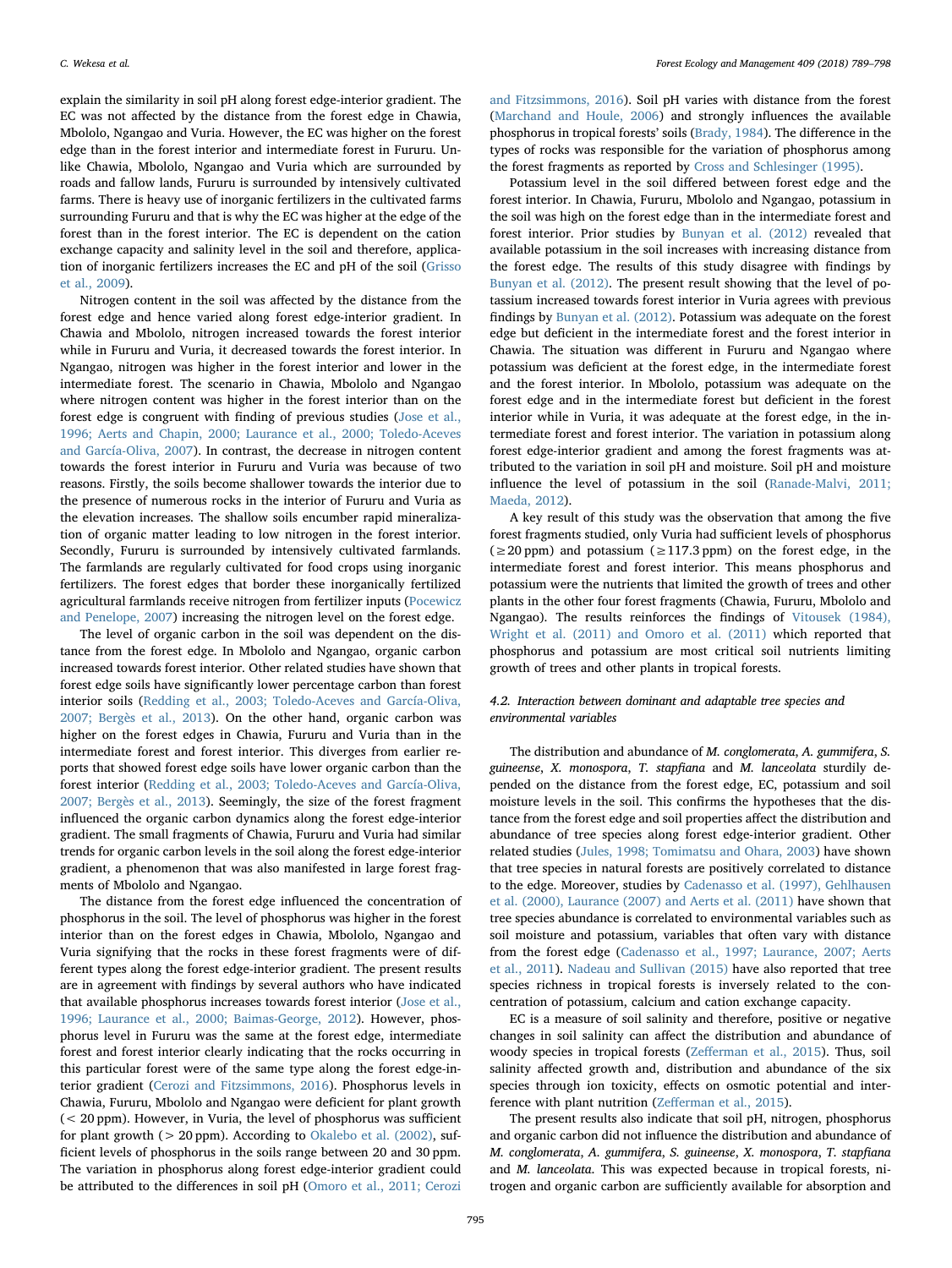use by trees ([Omoro et al., 2011\)](#page-9-11) and hence play a minor role in the distribution and abundance of tree species [\(Omoro et al., 2011\)](#page-9-11). In this study, the observation that soil pH did not influence the distribution of abundance of the six species contradicts findings by [John et al. \(2007\)](#page-8-18) which indicated that soil pH indirectly exerts strong influence on species distributions in tropical forests by influencing the availability of several plant nutrients. In this case, the soil pH did not exert strong influence on the nutrients required for the growth of the six species. Despite the fact that phosphorus is the nutrient that limits the growth of trees and other plants in tropical forests [\(Vitousek, 1984; Wright et al.,](#page-9-25) [2011; Omoro et al., 2011](#page-9-25)), the distribution and abundance of the six dominant and adaptable tree species was not affected by this particular soil variable. There is evidence in the literature that phosphorus availability in Afromontane forests in the tropics can be low and declines with elevation ([Tanner et al., 1998; Benner et al., 2010](#page-9-28)). However, efficient cycling of phosphorus through higher resorption efficiency of phosphorus as the plants tissues senesce makes the nutrient available to the plants in sufficient quantities ([Dalling et al., 2016](#page-8-19)). The six species seems to have inherent mechanisms that enhance efficient cycling of phosphorus increasing phosphorus available to them. As a result, the distribution and abundance of the species were not affected by the limitation of phosphorus observed in the fragmented forests of Taita Hills.

#### 4.3. Interaction between most abundant tree species and environmental variables

Unlike the six dominant and adaptable species whose abundance was mainly influenced by the distance from the forest edge, electrical conductivity, potassium and soil moisture, the probability of occurrence of the thirty tree species categorized as most abundant (six dominant and adaptable species included) was mainly influenced by the distance from forest edge, potassium and soil pH. Besides, EC, nitrogen, phosphorus and organic carbon marginally affected the probability of occurrence of the most abundant tree species. Soil moisture did not affect distribution and abundance of most abundant trees species. The distance from the forest edge influenced distribution and abundance of 36.7% of the species classified as most abundant species followed by potassium (23.3%), soil pH (20.0%), phosphorus (6.7%) and organic carbon (3.3%). The EC and nitrogen collectively accounted for 6.7% of species distribution and abundance for the most abundant tree species. The distribution and abundance of the remaining 3.3% of the most abundant species was not dependent either on any of the environmental variables studied or the distance along forest edge-interior gradient. This is consistent with findings of [Gruszczynska et al. \(1991\), Vitousek](#page-8-20) [et al. \(1996\) and Omoro et al. \(2011\),](#page-8-20) which indicated that soil variables are not the only abiotic factors that affect spatial differentiation of plant communities; instead, other factors such as geologic and anthropogenic activities influence the spatial abundance of plant species.

The distance along forest edge-interior greatly influenced the distribution and abundance of most abundant species and this was mainly due to the edge effects [\(Bennett and Saunders, 2010; Magnago et al.,](#page-8-1) [2015\)](#page-8-1). Moreover, tree species are habitually associated with soils that differ in several physical, chemical and biotic properties ([Ayres et al.,](#page-8-21) [2009\)](#page-8-21) and these soil properties vary along forest edge-interior gradient ([Bergès et al., 2013\)](#page-8-22). Previous studies have shown that there is a sturdy correlation between potassium and woody species distribution and abundance in tropical forests [\(Tripler et al., 2006\)](#page-9-29). Moreover, phosphorus is a critical nutrient that limits the growth of forest plants in tropical forests and hence strongly affects tree species distribution and abundance [\(Vitousek, 1984; Baribault et al., 2012; Li et al., 2013;](#page-9-25) [Dalling et al., 2016](#page-9-25)). Other related studies have also revealed that soil pH level that increases phosphorus availability promotes the co-existence of tree species affecting their distribution and abundance within a forest community ([Xu et al., 2016\)](#page-9-30). Therefore, the large variation in soil properties and ecological functioning along the forest edge-interior

gradient explains the great influence of distance from forest edge on species distribution.

The results of this study indicate that organic carbon, EC and nitrogen did not affect the distribution and abundance of the most abundant tree species. This is because soil organic carbon and nitrogen are typically adequate in tropical forests and hence play a minor role in the distribution and abundance of tree species [\(Omoro et al., 2011](#page-9-11)). Similarly, EC did not affect the distribution and abundance of most abundant tree species because the values were within the normal range required by plants for successive growth. Studies on interaction between EC and species distribution and abundance in the tropics are rare and therefore we could not find related research findings to allow us make comparison with the present results.

The distribution and abundance of a small proportion of most abundant species (3.3%) was not affected by both environmental variables and the distance from forest edge. Therefore, other factors such as geodynamic and anthropogenic activities may have affected the spatial distribution and occurrence of these particular species ([Gruszczynska et al., 1991; Vitousek et al., 1996\)](#page-8-20).

#### 4.4. Interaction between less abundant tree species and environmental variables

This study revealed that the occurrence of eleven tree species categorized as less abundant was majorly affected by organic carbon, EC, soil pH, nitrogen, phosphorus and distance from forest edge. Soil moisture and potassium marginally affected the occurrence of less abundant species. Distance from the forest edge, organic carbon and EC affected the distribution and abundance of 36.4% of the less abundant species. Similarly, soil pH affected the distribution and abundance of 36.4% of the less abundant species. Nitrogen and phosphorus affected the distribution and abundance of 18.2% of the less abundant species while soil moisture and potassium were collectively responsible for the occurrence of 9.1% of the less abundant species. Clearly, the distribution and abundance of the less abundant species was not dependent on only one specific environmental variable but rather on a combination of either two or more variables [\(Aerts et al., 2006; Laurance, 2007](#page-8-5)). This is in contrast with most abundant tree species whose distribution and abundance were mostly dependent on one environmental variable. Therefore, interactions among various environmental variables are very important in maintaining the diversity of less abundant tree species in the fragmented forests of Taita Hills.

#### 4.5. Implications on management of fragmented forests

The results of this study highlight the fact that soils on the edges of Taita Hills' forest fragments are of low fertility, and have low moisture content. These factors are likely to be strongly limiting natural regeneration of indigenous species at the forest edges [\(Benitez-Malvido,](#page-8-23) [1998; Bruna, 1999\)](#page-8-23) and hence reducing species richness and diversity ([Kacholi, 2014](#page-9-31)). Moreover, moisture-stressed trees on the forest edges shed leaves, and because of drier edge conditions, the rate of litter decomposition is slow [\(Didham, 1998](#page-8-24)). Accumulating litter affects seed germination ([Bruna, 1999\)](#page-8-25) and seedlings survival ([Scariot, 2001\)](#page-9-32) and makes forest edges vulnerable to surface fires during droughts ([Cochrane et al., 1999](#page-8-26)). Under such conditions, establishment of agroforestry belts on the boundaries of the forest fragments to ameliorate the adversarial microclimatic conditions created on the forest edges due to the edge effect is likely to be a wiser management strategy from a long-term perspective. The amelioration of micro-climatic conditions on the forest edges can create favourable conditions for secondary forest growth and hence enhancing resilience of the forest fragments to the edge effects and conserving the remaining biodiversity.

The distribution and abundance of tree species were mainly influenced by distance from the forest edge, soil moisture, nitrogen, EC and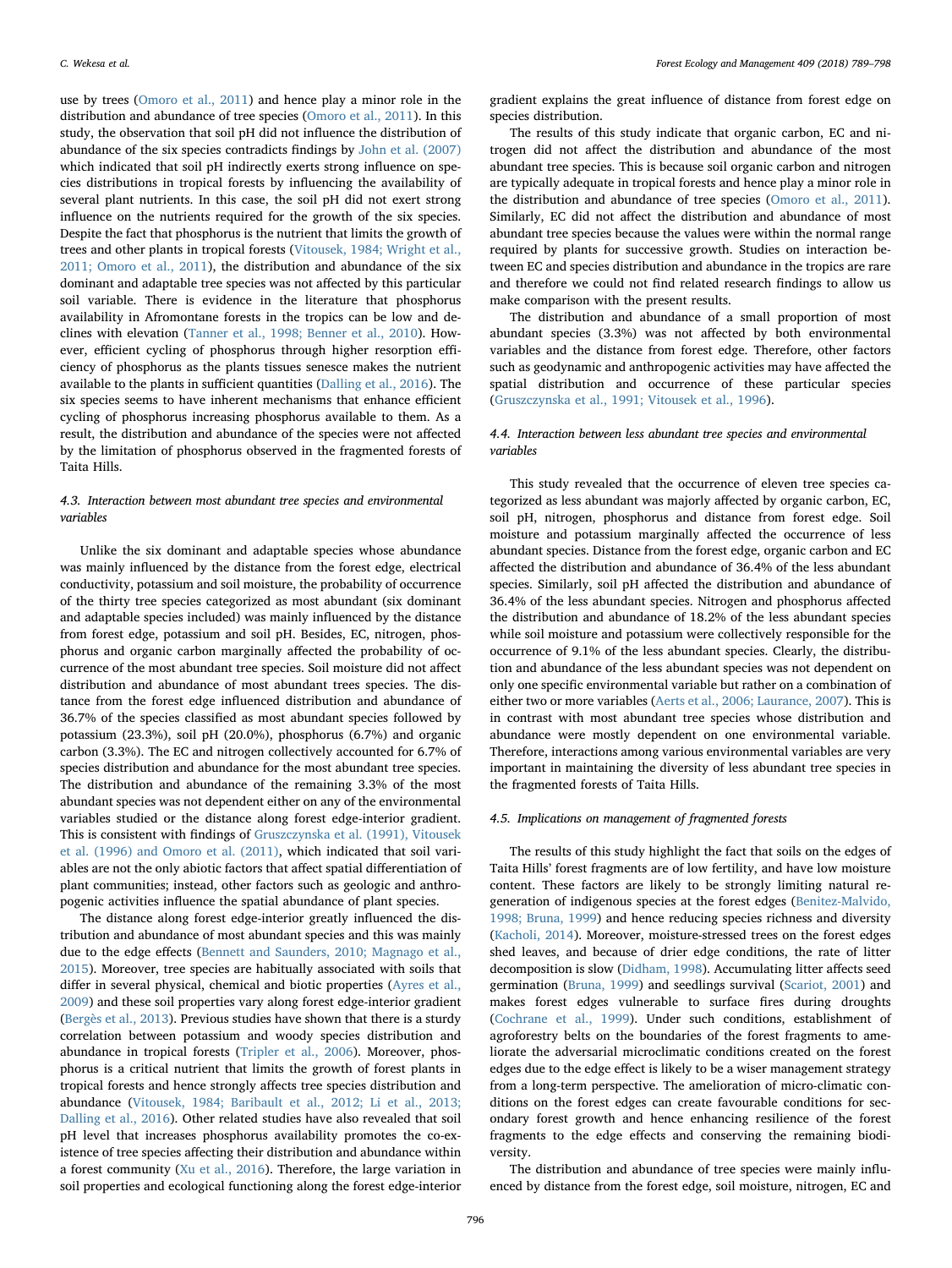potassium. The knowledge on the relationships between the five environmental variables and tree species should be utilized in developing effective restoration strategies able to produce self-sustaining forests that promotes biodiversity conservation and ecosystem function ([Gibson et al., 2011; Magnago et al., 2014](#page-8-27)). This is because successful restoration activities are based on solid scientific information ([Rodrigues et al., 2009\)](#page-9-33). Besides, soil properties-tree species relationships established in this study should be used in selecting suitable native species for restoration programmes ([Omoro et al., 2011\)](#page-9-11). The Taita Hills forest fragments are moderately-heavily disturbed with heavy presence of gaps [\(Omoro et al., 2010, 2011; Wekesa et al., 2016\)](#page-9-16), and therefore, planting of suitable tree species, well adapted to particular soil conditions is likely to facilitate and accelerate recovery of degraded sites within the forest fragments leading to rapid successional development.

#### 5. Conclusions

This study tested the hypotheses that environmental variables (soil moisture, organic carbon, phosphorus, soil pH, electrical conductivity, nitrogen and potassium) are different on the forest edge, intermediate forest and forest interior, and that the distribution and abundance of tree species reflects the changes in environmental variables along forest edge-interior gradient. The edge effect greatly influenced environmental variables along forest edge-interior gradient. The environmental variables interacted with one another and with distance from the forest edge and the interactions influenced the distribution and abundance of tree species along the forest-edge-interior gradient. The distribution and abundance of six dominant and adaptable species (M. conglomerata, A. gummifera, S. guineense, X. monospora, T. stapfiana and M. lanceolata) were mainly influenced by distance from the forest edge, EC, potassium and soil moisture. Moreover, the distribution and abundance of the other tree species (six dominant and adaptable species excluded) was mainly influenced by nitrogen, EC, the distance from forest edge and soil pH. Overall, distance from the forest edge, soil moisture, nitrogen, EC and potassium were the key environmental variables that determined species distribution and abundance in forest fragments of Taita Hills. Therefore, restoration efforts including enrichment planting should take into consideration the relationships between environmental variables and tree species in selecting suitable and better adapted species for optimal establishment, survival and growth of planted seedlings to enhance recovery.

#### Acknowledgments

The authors would like to thank African Forest Forum (AFF) and Kenya Forestry Research Institute through Forest Biodiversity and Environment Management thematic area for funding this study. Special thanks to Kenya Forest Service, Wundanyi Forest Station for their support during setting up of the studies and data collection. We also thank the field crew: Joseph Muthini, Jonam Mwandoe, Rita Mulatya, Felvine Otieno, Gabriel Mwarabu and John Mbori for their effort during data collection. Finally, we acknowledge the administrative and logistical support received from the Regional Director and Deputy Regional Director, Kenya Forestry Research Institute, Coast Eco-Region Research Programme.

#### Appendix A. Supplementary material

Supplementary data associated with this article can be found, in the online version, at <http://dx.doi.org/10.1016/j.foreco.2017.12.023>.

#### References

Adriaensen, F., Githiru, M., Mwangombe, J., Lens, L., 2006. Restoration and increase of connectivity among fragmented forest patches in the Taita Hills, south-east Kenya.

CEPF project report, 55p.

- [Aerts, R., Chapin III, F.S., 2000. The mineral nutrition of wild plants revisited: a re](http://refhub.elsevier.com/S0378-1127(17)31753-X/h0010)[evaluation of processes and patterns. Adv. Ecol. Res. 30, 1](http://refhub.elsevier.com/S0378-1127(17)31753-X/h0010)–67. [Aerts, R., Overtveld, K., Haile, M., Hermy, M., Deckers, J., Muys, B., 2006. Species](http://refhub.elsevier.com/S0378-1127(17)31753-X/h0015)
- <span id="page-8-5"></span>[composition and diversity of small Afromontane forest fragments in northern](http://refhub.elsevier.com/S0378-1127(17)31753-X/h0015) [Ethiopia. Plant Ecol. 187 \(1\), 127](http://refhub.elsevier.com/S0378-1127(17)31753-X/h0015)–142.
- <span id="page-8-10"></span>[Aerts, R., Thijs, K.W., Lehouck, V., Beentje, H., Bytebier, B., Matthysen, E., Gulinck, H.,](http://refhub.elsevier.com/S0378-1127(17)31753-X/h0020) [Lens, L., Muys, B., 2011. Woody plant communities of isolated Afromontane ever](http://refhub.elsevier.com/S0378-1127(17)31753-X/h0020)[green forests in Taita Hills, Kenya. Plant Ecol. 212, 639](http://refhub.elsevier.com/S0378-1127(17)31753-X/h0020)–649.
- <span id="page-8-11"></span>[Anderson, J., Ingram, J., 1993. Tropical soil biology and fertility, second ed. A handbook](http://refhub.elsevier.com/S0378-1127(17)31753-X/h0025) [of methods, CAB International, Wallingford, England, pp. 237p.](http://refhub.elsevier.com/S0378-1127(17)31753-X/h0025)
- <span id="page-8-21"></span>Ayres, E., Steltzer, H., Berg, S., Wallenstein, M.D., Simmons, B.L., Wall, D.H., 2009. Tree species traits influence soil physical, chemical, and biological properties in high elevation forests. PLoS One 4 (6), e5964. [http://dx.doi.org/10.1371/journal.pone.](http://dx.doi.org/10.1371/journal.pone.0005964) [0005964.](http://dx.doi.org/10.1371/journal.pone.0005964)
- [Baimas-George, M., 2012. Soil nutrient composition in Afromontane forests of northern](http://refhub.elsevier.com/S0378-1127(17)31753-X/h0035) [Ethiopia. Colgate Acad. Rev. 13 \(8\), 9](http://refhub.elsevier.com/S0378-1127(17)31753-X/h0035)–20.
- [Baribault, T.W., Kobe, R.K., Finley, A.O., 2012. Tropical tree growth is correlated with](http://refhub.elsevier.com/S0378-1127(17)31753-X/h0040) [soil phosphorus, potassium, and calcium, though not for legumes. Ecol. Monogr. 82](http://refhub.elsevier.com/S0378-1127(17)31753-X/h0040) [\(2\), 189](http://refhub.elsevier.com/S0378-1127(17)31753-X/h0040)–203.
- Barlow, J., Peres, C.A., Henriques, L., Stouff[er, P.C., Wunderle, J., 2006. The responses of](http://refhub.elsevier.com/S0378-1127(17)31753-X/h0045) [understorey birds to forest fragmentation, logging and wild](http://refhub.elsevier.com/S0378-1127(17)31753-X/h0045)fires: an Amazonian [synthesis. Biol. Conserv. 128, 182](http://refhub.elsevier.com/S0378-1127(17)31753-X/h0045)–192.
- <span id="page-8-8"></span>Beentje, H.J., 1988. An ecological and fl[oristical study of the forests of the Taita Hills](http://refhub.elsevier.com/S0378-1127(17)31753-X/h0050) Kenya. Utafi[ti 1 \(2\), 23](http://refhub.elsevier.com/S0378-1127(17)31753-X/h0050)–66.
- <span id="page-8-23"></span>[Benitez-Malvido, J., 1998. Impact of forest fragmentation on seedling abundance in a](http://refhub.elsevier.com/S0378-1127(17)31753-X/h0055) [tropical rainforest. Conserv. Biol. 12, 380](http://refhub.elsevier.com/S0378-1127(17)31753-X/h0055)–389.
- <span id="page-8-2"></span>[Benítez-Malvido, J., Martínez-Ramos, M., 2003. Impact of forest fragmentation on un](http://refhub.elsevier.com/S0378-1127(17)31753-X/h0060)[derstory plant species richness in Amazon. Conserv. Biol. 17 \(2\), 389](http://refhub.elsevier.com/S0378-1127(17)31753-X/h0060)–400.
- [Benner, J., Vitousek, P.M., Ostertag, R., 2010. Nutrient cycling and nutrient limitation in](http://refhub.elsevier.com/S0378-1127(17)31753-X/h0065) [tropical montane cloud forest. In: Bruijnzeel, L.A., Scatena, F.N., Hamilton, L.S.](http://refhub.elsevier.com/S0378-1127(17)31753-X/h0065) [\(Eds.\), tropical montane cloud forest. Cambridge University Press, Cambridge, pp.](http://refhub.elsevier.com/S0378-1127(17)31753-X/h0065)  $90-100p$  $90-100p$ .
- <span id="page-8-1"></span>[Bennett, A.F., Saunders, D.A., 2010. Habitat fragmentation and landscape change. In:](http://refhub.elsevier.com/S0378-1127(17)31753-X/h0070) [Sodhi, N., Ehrlich, P. \(Eds.\), Conservation biology for all. Oxford University Press,](http://refhub.elsevier.com/S0378-1127(17)31753-X/h0070) [Oxford, pp. 88](http://refhub.elsevier.com/S0378-1127(17)31753-X/h0070)–106p.
- <span id="page-8-22"></span>[Bergès, L., Pellissier, V., Avon, C., Verheyen, K., Dupouey, J.L., 2013. Unexpected long](http://refhub.elsevier.com/S0378-1127(17)31753-X/h0075)[range edge-to-forest interior environmental gradients. Landscape Ecol. 28 \(3\),](http://refhub.elsevier.com/S0378-1127(17)31753-X/h0075) 439–[453](http://refhub.elsevier.com/S0378-1127(17)31753-X/h0075).
- <span id="page-8-15"></span>[Brady, N.C., 1984. The nature and properties of soils, Ninth edition. Macmillan](http://refhub.elsevier.com/S0378-1127(17)31753-X/h0080) [Publishers, New York, USA, pp. 780p](http://refhub.elsevier.com/S0378-1127(17)31753-X/h0080).
- <span id="page-8-25"></span>[Bruna, E.M., 1999. Seed germination in rainforest fragments. Nature 402, 139.](http://refhub.elsevier.com/S0378-1127(17)31753-X/h0085)
- <span id="page-8-17"></span>[Bunyan, M., Shibu, J., Fletcher, R., 2012. Edge e](http://refhub.elsevier.com/S0378-1127(17)31753-X/h0090)ffects in small forest fragments: why more [is better. Am. J. Plant Sci. 3 \(7\), 869](http://refhub.elsevier.com/S0378-1127(17)31753-X/h0090)–878.
- <span id="page-8-9"></span>[Bytebier, B., 2001. Taita Hills Biodiversity Project Report. National Museums of Kenya,](http://refhub.elsevier.com/S0378-1127(17)31753-X/h0095) [Nairobi, Kenya, pp. 121p](http://refhub.elsevier.com/S0378-1127(17)31753-X/h0095).
- <span id="page-8-4"></span>Cadenasso, [M.L., Traynor, M.M., Pickett, S.T.A., 1997. Functional location of forest edges:](http://refhub.elsevier.com/S0378-1127(17)31753-X/h0100) [gradients of multiple physical factors. Can. J. For. Res. 27, 774](http://refhub.elsevier.com/S0378-1127(17)31753-X/h0100)–782.
- <span id="page-8-6"></span>[Camargo, J.L.C., Kapos, V., 1995. Complex edge e](http://refhub.elsevier.com/S0378-1127(17)31753-X/h0105)ffects on soil moisture and microclimate [in central Amazonian forest. J. Trop. Ecol. 11 \(2\), 205](http://refhub.elsevier.com/S0378-1127(17)31753-X/h0105)–221.
- <span id="page-8-14"></span>[Cerozi, B.S., Fitzsimmons, K., 2016. The e](http://refhub.elsevier.com/S0378-1127(17)31753-X/h0110)ffect of pH on phosphorus availability and [speciation in an aquaponics nutrient solution. Bioresour. Technol. 219, 778](http://refhub.elsevier.com/S0378-1127(17)31753-X/h0110)–781.
- <span id="page-8-26"></span>[Cochrane, M.A., Alencar, A., Schulze, M.D., Souza, C.M., Nepstad, D.C., Lefebvre, P.,](http://refhub.elsevier.com/S0378-1127(17)31753-X/h0115) [Davidson, E.A., 1999. Positive feedbacks in the](http://refhub.elsevier.com/S0378-1127(17)31753-X/h0115) fire dynamic of closed canopy tropical [forests. Science 284, 1832](http://refhub.elsevier.com/S0378-1127(17)31753-X/h0115)–1835.
- [Cochrane, M.A., Laurance, W.F., 2008. Synergisms among](http://refhub.elsevier.com/S0378-1127(17)31753-X/h0120) fire, land use, and climate [change in the Amazon. Ambio 37, 522](http://refhub.elsevier.com/S0378-1127(17)31753-X/h0120)–527.
- <span id="page-8-16"></span>[Cross, A.F., Schlesinger, W.H., 1995. A literature review and evaluation of the Hedley](http://refhub.elsevier.com/S0378-1127(17)31753-X/h0125) [fractionation: applications to the biogeochemical cycle of soil phosphorus in natural](http://refhub.elsevier.com/S0378-1127(17)31753-X/h0125) [ecosystems. Geoderma 64 \(4\), 197](http://refhub.elsevier.com/S0378-1127(17)31753-X/h0125)–214.
- <span id="page-8-19"></span>[Dalling, J.W., Heineman, K., Lopez, O.R., Wright, S.J., Turner, B.L., 2016. Nutrient](http://refhub.elsevier.com/S0378-1127(17)31753-X/h0130) [availability in tropical rain forests: the paradigm of phosphorus limitation. Tree](http://refhub.elsevier.com/S0378-1127(17)31753-X/h0130) [Physiol. 6, 261](http://refhub.elsevier.com/S0378-1127(17)31753-X/h0130)–273.
- <span id="page-8-24"></span>[Didham, R.K., 1998. Altered leaf-litter decomposition rates in tropical forest fragments.](http://refhub.elsevier.com/S0378-1127(17)31753-X/h0135) [Oecologia 116, 397](http://refhub.elsevier.com/S0378-1127(17)31753-X/h0135)–406.
- <span id="page-8-3"></span>[Gehlhausen, S.M., Schwartz, M.W., Augspurger, C.K., 2000. Vegetation and microclimate](http://refhub.elsevier.com/S0378-1127(17)31753-X/h0140) edge eff[ects in two mixed-mesophytic forest fragments. Plant Ecol. 147, 21](http://refhub.elsevier.com/S0378-1127(17)31753-X/h0140)–35.
- <span id="page-8-27"></span>[Gibson, L., Tien Ming Lee, T.M., Koh, L.P., Brooks, B.W., Gardner, T.A., Barlow Peres,](http://refhub.elsevier.com/S0378-1127(17)31753-X/h0145) [C.A., Bradshaw, C.J., Laurance, W.F., Lovejoy, T.E., Sodhi, N.S., 2011. Primary forests](http://refhub.elsevier.com/S0378-1127(17)31753-X/h0145) [are irreplaceable for pre-serving tropical biodiversity. Nature 478, 378](http://refhub.elsevier.com/S0378-1127(17)31753-X/h0145)–383.
- <span id="page-8-13"></span>[Grisso, R.B., Mark, A.W.G., Holshouser, D., Thomason, W., 2009. Precision farming tools:](http://refhub.elsevier.com/S0378-1127(17)31753-X/h0150) [soil electrical conductivity. Virginia Polytechnic Inst. State Univ., Publ. 442](http://refhub.elsevier.com/S0378-1127(17)31753-X/h0150)–508, 6p.
- <span id="page-8-20"></span>Gruszczynska, B., Wierzchowska, U., Wyszomirski, T., 1991. Vegetation of the Plock. [Honnay, O., Verheyen, K., Butaye, J., Jacquemyn, H., Bossuyt, B., Hermy, M., 2002.](http://refhub.elsevier.com/S0378-1127(17)31753-X/h0160)
- Possible eff[ects of climate change and habitat fragmentation on the range of forest](http://refhub.elsevier.com/S0378-1127(17)31753-X/h0160) [plant species. Ecol. Lett. 5, 525](http://refhub.elsevier.com/S0378-1127(17)31753-X/h0160)–530. [Huat, B.B.K., Faisal, H.J.A., Low, T.H., 2006. Water in](http://refhub.elsevier.com/S0378-1127(17)31753-X/h0165)filtration characteristics of un-
- <span id="page-8-12"></span>saturated soil slope and its eff[ect on suction and stability. Geotech. Geol. Eng. 24 \(5\),](http://refhub.elsevier.com/S0378-1127(17)31753-X/h0165) 1293–[1306](http://refhub.elsevier.com/S0378-1127(17)31753-X/h0165).
- <span id="page-8-18"></span>[John, R., Dalling, J.W., Harms, K.E., Yavitt, J.B., Stallard, R.F., Mirabello, M., Hubbell,](http://refhub.elsevier.com/S0378-1127(17)31753-X/h0170) [S.P., Valencia, R., Navarrete, H., Vallejo, M., Foster, R.B., 2007. Soil nutrients in](http://refhub.elsevier.com/S0378-1127(17)31753-X/h0170)fl[uence spatial distributions of tropical tree species. PNAS 104 \(3\), 864](http://refhub.elsevier.com/S0378-1127(17)31753-X/h0170)–869.
- <span id="page-8-0"></span>[Jose, S., Gillespie, A.R., George, S.J., Kumar, B.M., 1996. Vegetation responses along](http://refhub.elsevier.com/S0378-1127(17)31753-X/h0175) [edge-to-interior gradients in a high altitude tropical forest in peninsular India. For.](http://refhub.elsevier.com/S0378-1127(17)31753-X/h0175) [Ecol. Manage. 87, 51](http://refhub.elsevier.com/S0378-1127(17)31753-X/h0175)–62.
- <span id="page-8-7"></span>Jules, [E.S., 1998. Habitat fragmentation and demographic change for a common plant:](http://refhub.elsevier.com/S0378-1127(17)31753-X/h0180)